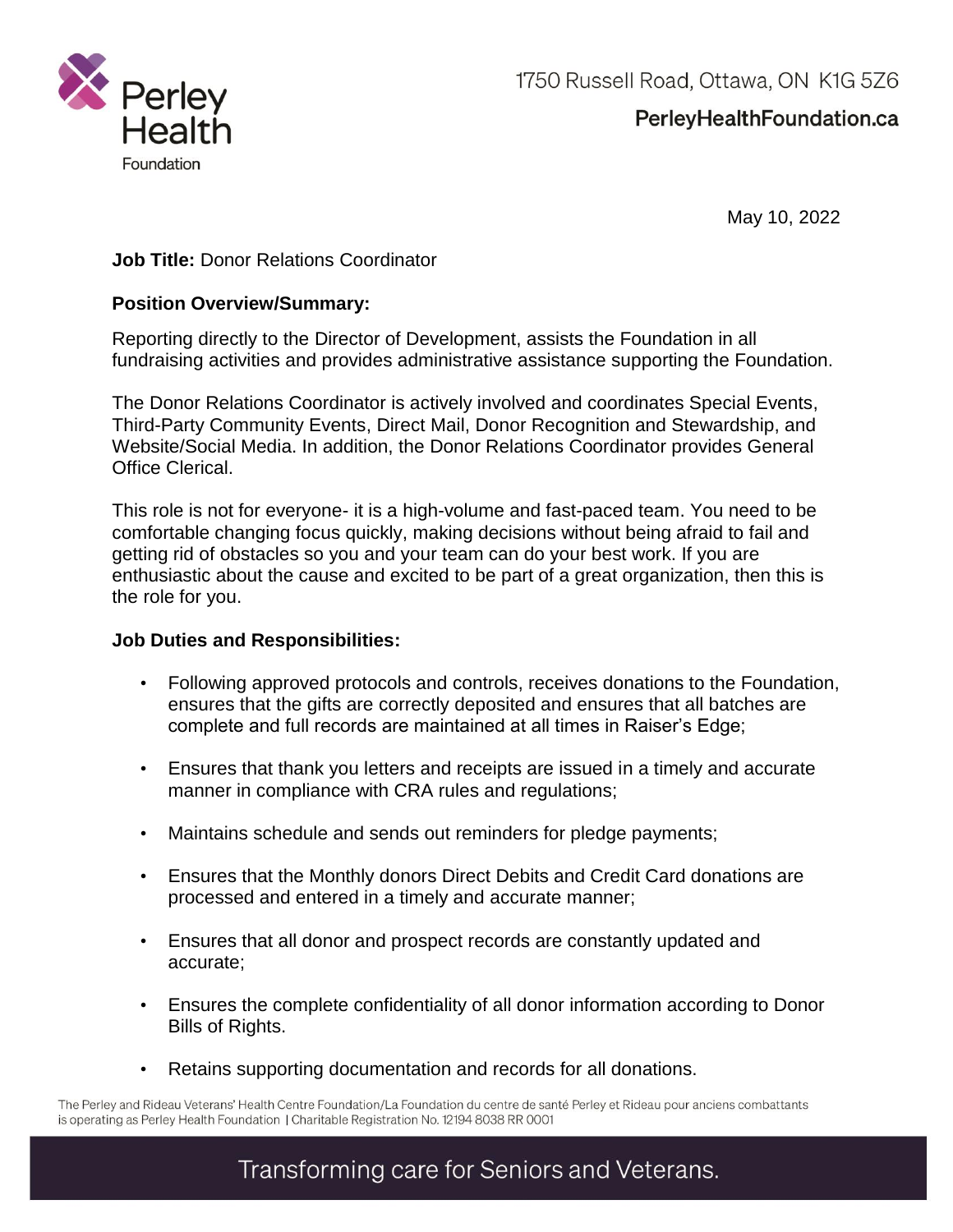- Produces queries and reports as needed;
- Resolves issues related to processing gifts with payment platforms (BBMS, ScotiaConnect, and other third-party platforms);
- As required, greets members of the public, residents and family of residents/tenants who come to the Foundation office to drop off a donation or who require information;
- Assists the Foundation with donors who wish to donate a Gift-In-Kind.
- Coordinates Direct Mail program working closely with direct mail providers and ensuring deliverables based on Direct Mail annual strategic plan and objectives;
- Coordinates all aspects of Special Events and Third-Party Community Events;
- Posts content to the Foundation website and social media, ensuring accuracy, effective web design and readability;
- Working closely with the Director of Development, assists in donor-centred cultivation, stewardship, and recognition. Responds to donor inquiries and requests related to donation and tax receipts;
- Provide administrative support in filing, photocopying, scanning, preparation of mailings, supply inventory, courier packages and other related office duties;
- Undertakes special projects under the direction of the Director of Development as required.

### **Experience and Qualifications:**

- University degree or community college diploma in a related field or equivalent background in fundraising, administrative, communications and/or public relations;
- Minimum of 2 years of experience in a fundraising capacity in a not-for-profit organization;
- Thorough working knowledge of donation database software. Raiser's Edge knowledge is an asset;
- Extensive knowledge of Microsoft Office suite;
- Excellent organizational skills with the ability to meet multiple and competing priorities;